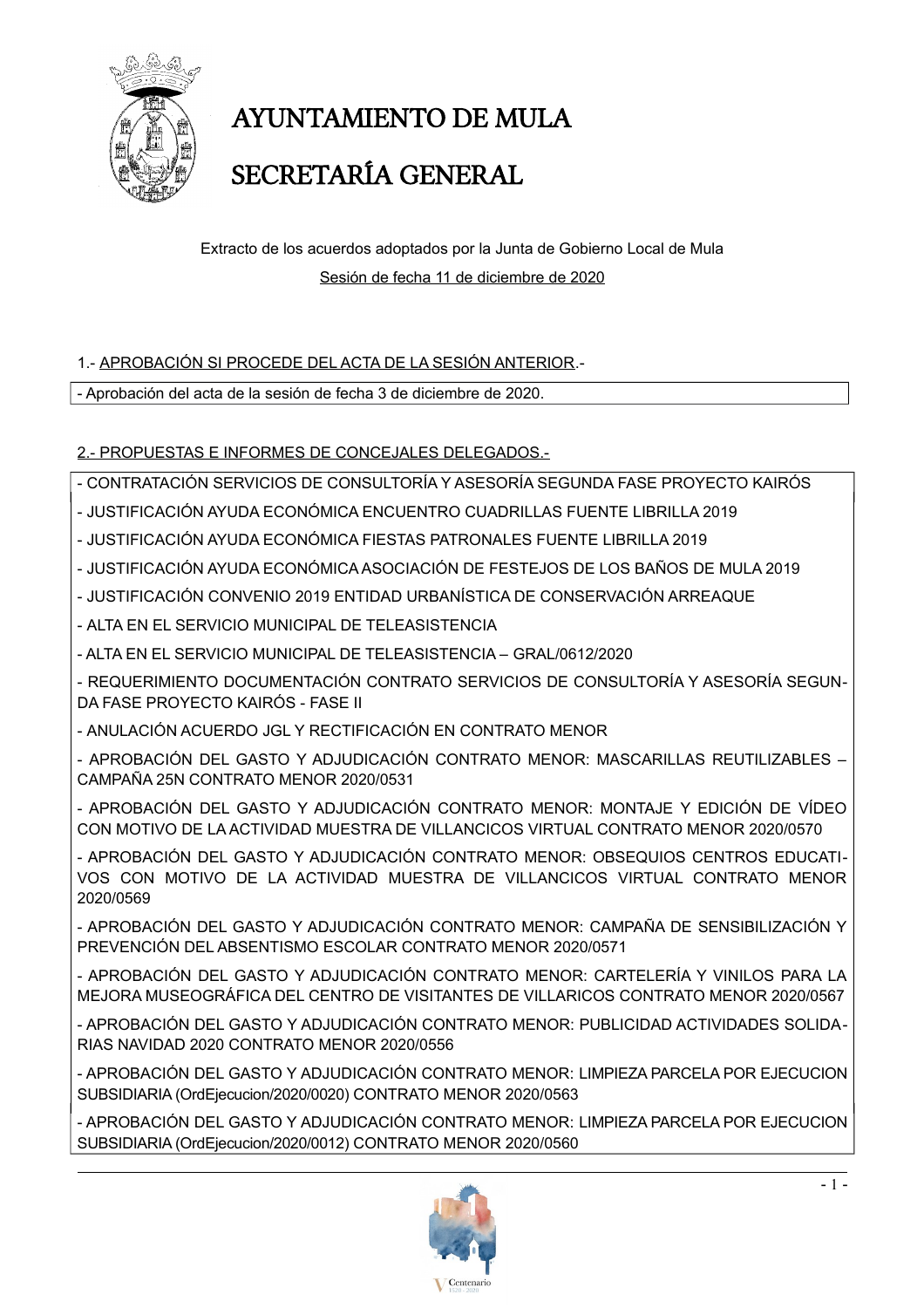

# AYUNTAMIENTO DE MULA

### SECRETARÍA GENERAL

- APROBACIÓN DEL GASTO Y ADJUDICACIÓN CONTRATO MENOR: LIMPIEZA PARCELA POR EJECUCION SUBSIDIARIA (OrdEjecucion/2020/0018) CONTRATO MENOR 2020/0561

- APROBACIÓN DEL GASTO Y ADJUDICACIÓN CONTRATO MENOR: LIMPIEZA PARCELA POR EJECUCION SUBSIDIARIA (OrdEjecucion/2020/0019) CONTRATO MENOR 2020/0562

- APROBACIÓN DEL GASTO Y ADJUDICACIÓN CONTRATO MENOR: REPARACIONES EN EL CENTRO DE VISITANTES DEL YACIMIENTO DE LOS VILLARICOS CONTRATO MENOR 2020/0552

- APROBACIÓN DEL GASTO Y ADJUDICACIÓN CONTRATO MENOR: IMPRESIÓN Y EDICIÓN DEL CATÁ-LOGO EXPOSICIÓN V CENTENARIO CASTILLO DE MULA CONTRATO MENOR 2020/0535

- APROBACIÓN DEL GASTO Y ADJUDICACIÓN CONTRATO MENOR: TRABAJOS DE CARPINTERÍA EN EL CENTRO DE VISITANTES DEL YACIMIENTO DE LOS VILLARICOS CONTRATO MENOR 2020/0566

- APROBACIÓN DEL GASTO Y ADJUDICACIÓN CONTRATO MENOR: MONTAJE Y EDICIÓN DE VÍDEO PARA LA CAMPAÑA DE SENSIBILIZACIÓN Y PREVENCIÓN DEL ABSENTISMO ESCOLAR CONTRATO ME-NOR 2020/0583

- APROBACIÓN DEL GASTO Y ADJUDICACIÓN CONTRATO MENOR: PUBLICACIÓN XXIII PREMIO NACIO-NAL DE CUENTOS CIUDAD DE MULA CONTRATO MENOR 2020/0572

- APROBACIÓN DEL GASTO Y ADJUDICACIÓN CONTRATO MENOR: INSTALACIÓN CCTV SUPERVISIÓN DE TRÁFICO CONTRATO MENOR 2020/0574

- APROBACIÓN DEL GASTO Y ADJUDICACIÓN CONTRATO MENOR: MEMORIA VALORADA PARA LA RE-FORMA DEL SALÓN PARROQUIAL DE FUENTE LIBRILLA CONTRATO MENOR 2020/0568

- APROBACIÓN DEL GASTO Y ADJUDICACIÓN CONTRATO MENOR: SOLUCIÓN DE INCIDENCIAS EN EL PROGRAMA DE NÓMINAS CON LA SEGURIDAD SOCIAL CONTRATO MENOR 2020/0555

- APROBACIÓN DEL GASTO Y ADJUDICACIÓN CONTRATO MENOR: SUMINISTRO DE DIEZ TERMINALES DE CONTROL DE PRESENCIA CON HUELLA Y RECONOCIMIENTO FACIAL CONTRATO MENOR 2020/0582

- APROBACIÓN DEL GASTO Y ADJUDICACIÓN CONTRATO MENOR: SERVICIO ON-SITE SERVIDORES Y CABINA DE ALMACENAMIENTO IBM Y RENOVACIÓN DE LICENCIAS COPIAS DE SEGURIDAD VEEAM BACKUP CONTRATO MENOR 2020/0547

- APROBACIÓN DEL GASTO Y ADJUDICACIÓN CONTRATO MENOR: EMISIÓN DE CUÑAS PUBLICITARIAS EN LA RADIO LOCAL DE LAS ACTIVIDADES ORGANIZADAS PARA NAVIDAD CONTRATO MENOR 2020/0578

- APROBACIÓN DEL GASTO Y ADJUDICACIÓN CONTRATO MENOR: DISEÑO DE SEÑALES CON INFOR-MACIÓN TURÍSTICA Y DE SERVICIOS PARA ACTUALIZAR LOS PANELES INFORMATIVOS DE LOS BA-ÑOS DE MULA CONTRATO MENOR 2020/0579

- APROBACIÓN DEL GASTO Y ADJUDICACIÓN CONTRATO MENOR: IMPRESIÓN DE CARTELERÍA PARA LA DIFUSIÓN DE LAS ACTIVIDADES DEPORTIVAS CONTRATO MENOR 2020/0585

- APROBACIÓN DEL GASTO Y ADJUDICACIÓN CONTRATO MENOR: MATERIAL DEPORTIVO PARA LOS PABELLONES Y CAMPO DE FÚTBOL MUNICIPALES CONTRATO MENOR 2020/0586

- APROBACIÓN DEL GASTO Y ADJUDICACIÓN CONTRATO MENOR: MANTENIMIENTO ANUAL APLICA-CIÓN IVEO SPORT CONTRATO MENOR 2020/0590

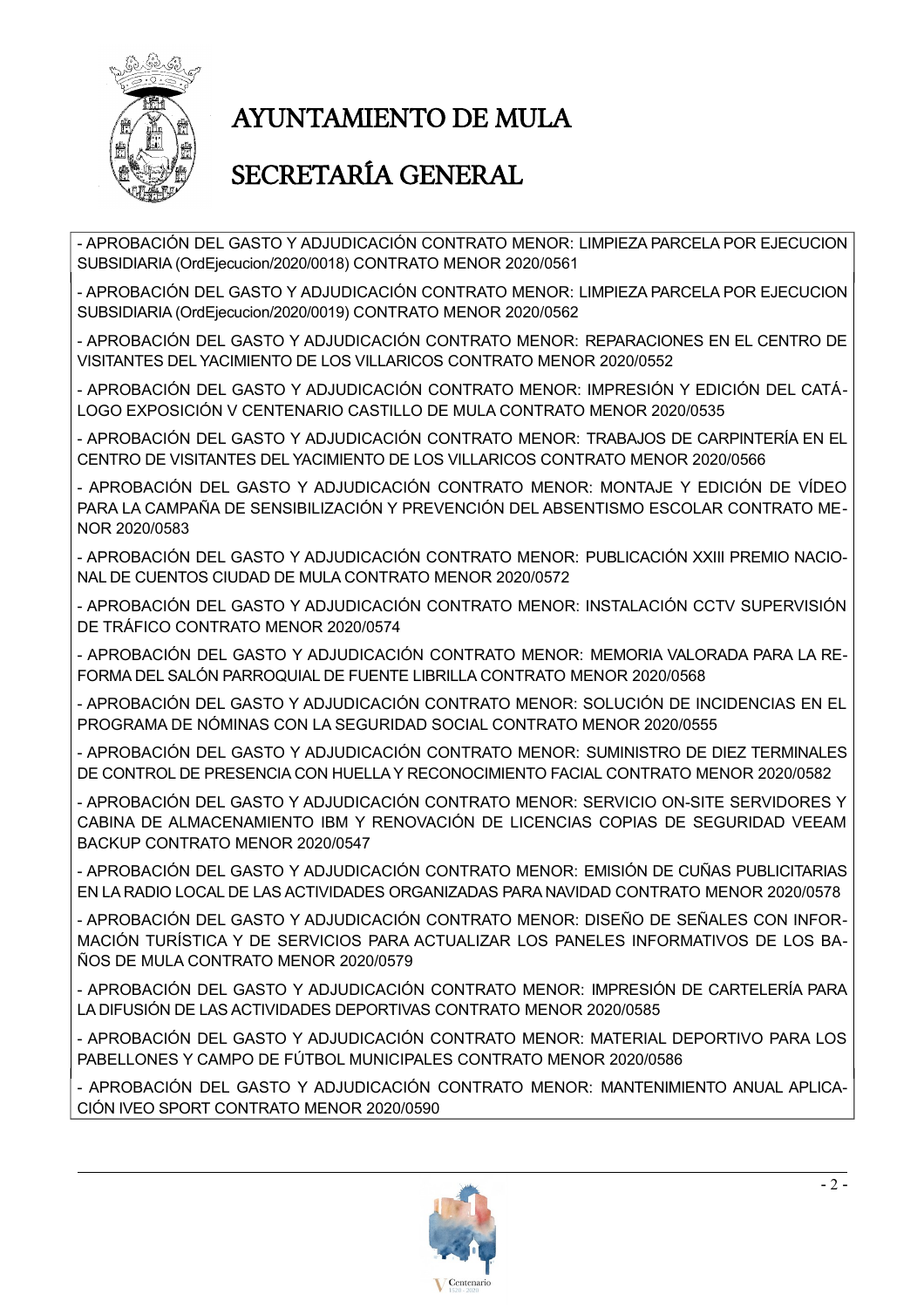

## AYUNTAMIENTO DE MULA

### SECRETARÍA GENERAL

- APROBACIÓN DEL GASTO Y ADJUDICACIÓN CONTRATO MENOR: MOBILIARIO PARA EL "ESPACIO M" CONTRATO MENOR 2020/0589

- APROBACIÓN DEL GASTO Y ADJUDICACIÓN CONTRATO MENOR: ADORNOS FLORALES PARA EL TEA-TRO LOPE DE VEGA CONTRATO MENOR 2020/0575

- APROBACIÓN DEL GASTO Y ADJUDICACIÓN CONTRATO MENOR: ACTUACIÓN DE LOS HAPPYS. DÍAS 26 Y 27 DE DICIEMBRE DE 2020 CONTRATO MENOR 2020/0576

- APROBACIÓN DEL GASTO Y ADJUDICACIÓN CONTRATO MENOR: OBSEQUIO DE DULCES NAVIDEÑOS AL PROFESORADO DE LOS CENTROS EDUCATIVOS DEL MUNICIPIO CONTRATO MENOR 2020/0596

- APROBACIÓN DEL GASTO Y ADJUDICACIÓN CONTRATO MENOR: SUMINISTRO DE EQUIPOS INVEN-TARIABLES (INVERSIÓN TIC) ORDENADORES, PORTÁTILES, PUNTOS ACCESO Y SAIS CONTRATO ME-NOR 2020/0591

- APROBACIÓN DEL GASTO Y ADJUDICACIÓN CONTRATO MENOR: SUMINISTRO DE PAPEL TAMAÑO A4 CONTRATO MENOR 2020/0599

- APROBACIÓN DEL GASTO Y ADJUDICACIÓN CONTRATO MENOR: SUMINISTRO DE CINCO SAIS PARA ELEMENTOS DE RED FUERA DEL CPD CONTRATO MENOR 2020/0600

- APROBACIÓN DEL GASTO Y ADJUDICACIÓN CONTRATO MENOR: COLABORACIÓN CON LA INFORMA-CIÓN HISTÓRICA DEL CARNAVAL DE MULA CONTRATO MENOR 2020/0588

- APROBACIÓN DEL GASTO Y ADJUDICACIÓN CONTRATO MENOR: PROMOCIÓN DE MULA COMO DES-TINO TURÍSTICO Y COMO DESTINO SEGURO CONTRATO MENOR 2020/0598

- APROBACIÓN DEL GASTO Y ADJUDICACIÓN CONTRATO MENOR: LIMPIEZA SOLARES CONTRATO ME-NOR 2020/0593

- APROBACIÓN DEL GASTO Y ADJUDICACIÓN CONTRATO MENOR: FLYERS Y CARTELERÍA PARA EDIFI-CIOS PÚBLICOS COVID-19 CONTRATO MENOR 2020/0592

- APROBACIÓN DEL GASTO Y ADJUDICACIÓN CONTRATO MENOR: FERTILIZANTES CAMPO DE FÚTBOL MUNICIPAL CONTRATO MENOR 2020/0594

- APROBACIÓN DEL GASTO Y ADJUDICACIÓN CONTRATO MENOR: SUMINISTRO DE SAIS PARA CPD CONTRATO MENOR 2020/0601

- APROBACIÓN DEL GASTO Y ADJUDICACIÓN CONTRATO MENOR: MATERIAL MERCHANDISING PARA LA REALIZACIÓN DE ACTIVIDADES CULTURALES CONTRATO MENOR 2020/0602

- APROBACIÓN DEL GASTO Y ADJUDICACIÓN CONTRATO MENOR: MATERIAL Y LIBROS PARA LA BI-BLIOTECA MUNICIPAL CONTRATO MENOR 2020/0603

- APROBACIÓN DEL GASTO Y ADJUDICACIÓN CONTRATO MENOR: PRODUCTOS DE LIMPIEZA Y ASEO ARQUETAS Y CONTENEDORES SOTERRADOS CONTRATO MENOR 2020/0604

- APROBACIÓN DEL GASTO Y ADJUDICACIÓN CONTRATO MENOR: MATERIAL DEPORTIVO PARA CON-SERJES OPERARIOS Y PARA LAS INSTALACIONES DEPORTIVAS CONTRATO MENOR 2020/0605

- APROBACIÓN DEL GASTO Y ADJUDICACIÓN CONTRATO MENOR: ELABORACIÓN DEL PLAN DE EMER-GENCIAS MUNICIPAL CONTRATO MENOR 2020/0536